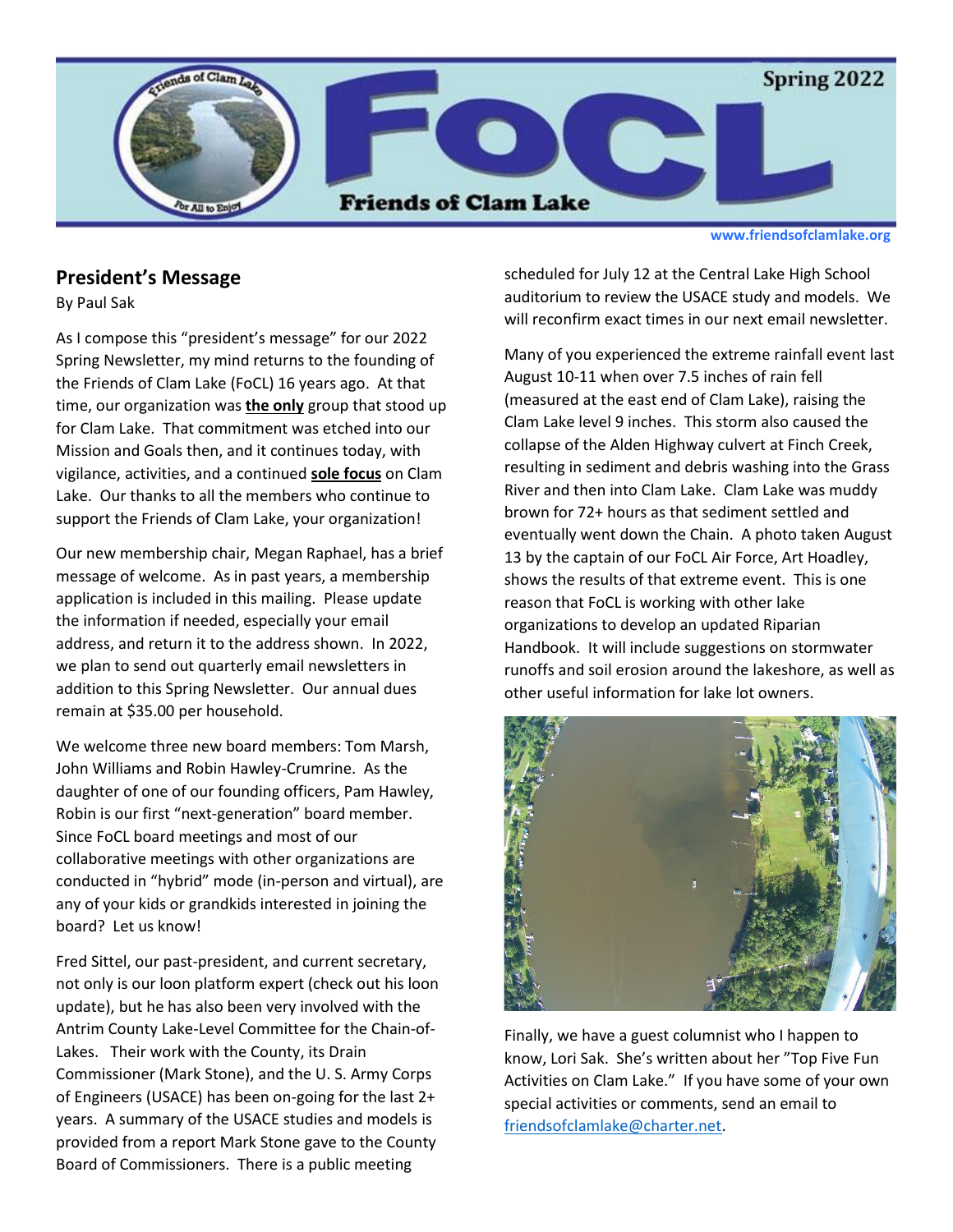# **Special Message from FoCL's Membership Chair**

#### *"Memories made at the Lake last forever."* Unknown

Spring has finally sprung in Northern Michigan, and that means summer is not far off. If you're like me, thoughts of fun at Clam Lake have helped you get through the cold and gray of winter. Soon you will be at the lake, creating lifelong memories with family and friends.

As FOCL Board Members, we welcome you back. We are continuing yet another year of helping keep Clam Lake clean and healthy, so that you can enjoy it every day you're here. We look forward to seeing you again this summer!

Warmly, Megan Raphael

### **Looniness Out in the Water**

By Fred Sittel

Loons on Clam Lake have had a good friend and helping hand since 2008. That was the year member Bob Schaefer built a four-foot square artificial nesting island (ANI) and FoCL purchased two buoys to remind boaters to keep their distance. Loons cannot walk on or take off from land and prefer small outcroppings away from shoreline predators to lay eggs. Since fluctuating water levels can make these ephemeral outcroppings less reliable nesting sites from one year to the next, a floating ANI that's always in the same location is all-therage in loon circles. FoCL volunteers have placed the ANI and buoys near the entrance of Grass River at the East end of Clam Lake starting every April since 2008. FoCL also files a yearly report with the Michigan Loon Preservation Association detailing the first date loons appeared on the lake, the number of chicks hatched, and the number of chicks fledged, meaning they survived and were able to fly away in September to spend winter somewhere in unfrozen waters.



Since 2008 the only years the Clam Lake ANI was not occupied by a pair of birds incubating eggs between mid-May and mid-June, resulting in at least one chick being hatched, was 2014 and 2015. In total, the Clam Lake ANI has resulted in the birth of 17 chicks, of which 10 were observed to have fledged. In 2013 and again in 2017, two chicks successfully fledged. In the other years, about half the time, one chick fledged and half the time, no chicks survived through to September. Loons do not produce as many offspring as other waterfowl and their young sometimes take four or five years to begin nesting successfully. However, they make up for that by living up to 20 or more years, often with the same individuals pairing up each season.

This year, the ANI and buoys were again placed in Clam Lake near the Grass River. About ninety minutes after the ANI was towed into position, a pair of loons was observed circling the prospective nesting site. Possibly because of our success helping loons nest over the years, this season there appear to be two territorial loon pairings vying to establish territory at the East end of Clam Lake. This is resulting in a lot of **looniness out on the water**. While their territorial battles might seem like the birds are just playing, long duration chases between individuals using webbed feet to push themselves on their bellies at high speed across the surface of the lake can end with an exhausted bird being killed by its pursuer. Let's hope this year's birds get the territorial issues sorted out soon because the date for egg laying and start of around thirty days of incubation is rapidly approaching. Look for an update on how the Clam Lake loons did this year at our annual meeting in August!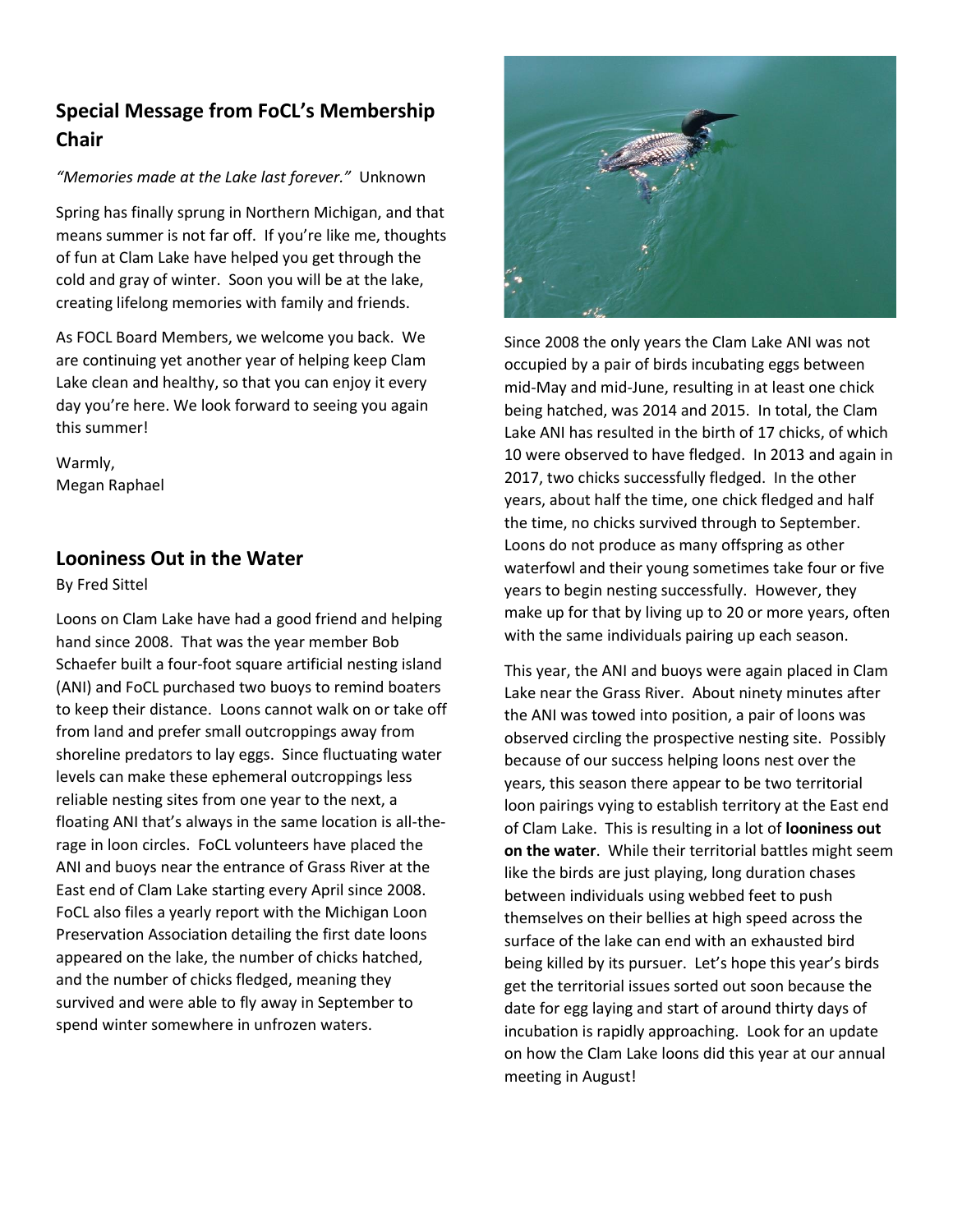## **Chain-of-Lakes Hydrology Study**

(Excerpts from Mark Stone's update to the Board of Commissioners)

What we refer to as the Hydrology Study, will actually consist of several components. The package we will receive from USACE will be comprised of two separate, but related computer models. The first model simulates the *hydrology* of the ERCOL watershed (or entire drainage area), that is, how much rainfall collects on the land, where it goes, and in what volume. The second model simulates the *hydraulics* of the ERCOL lakes and connecting rivers, that is, once the water flows off the land, how fast the water moves through the lakes and at what elevations.

The two models work together. When we want to simulate, say, a 3" rain, which falls over a period of 24 hours, the operator inputs that data into the hydrology model. The results from the hydrology model then feed into the hydraulic model. The hydraulic model will then calculate how high the lake levels will be, and how long it will take the water levels to recede.

Each model will be accompanied by a separate written report. Each report explains in detail how the computer model was created. These reports are highly technical in nature as they explain each choice that the modeler made as she created the algorithms and set the parameters of every part of the calculations. They are invaluable to the engineers that use the model, so they can ascertain exactly how the model was put together and how to customize it for future use.

So, we will get a written Hydrology Report, and a separate written Hydraulic Report. The public interest will be focused on the Hydraulic Report, because that report will contain the results of all the analysis on our Chain of Lakes that the USACE did after they completed the computer model.

The Hydraulic Report will contain the results of the 100 year storm analysis, along with the results of three scenarios: the impact of the Ellsworth culverts on lake levels upstream, dredging the Intermediate River between Intermediate Lake and the Bellaire Dam, and dredging the Torch River.

Keep in mind that the reports were written by engineers for engineers. They will need to be explained to the general public.



# **Top Five Fun Activities on Clam Lake**

By Lori Sak

**1. Nature:** There is nothing like a warm day, the sun on your face, and the wind in your hair as you boat down Clam Lake. We like to spend the day enjoying Clam's beauty and its lovely shoreline of homes and landscapes. Sometimes we will see an eagle fly overhead, an otter swimming by, or a mink running along the shoreline. When we visit the loons at the mouth of Clam, we stay a couple hundred feet from them and the loon platform, using binoculars to observe their activity. That way we don't disturb them as they build their nests, care for their chicks, and teach them to fish. We never feed the wildlife like ducks and swans, because it isn't good for the balance of nature. On other days Clam Lake can be a throughfare as we travel to Grass River or Torch Lake. A tranquil journey down the Grass River or a ride on the beautiful pristine turquoise-colored waters of Torch are some of my favorite adventures.